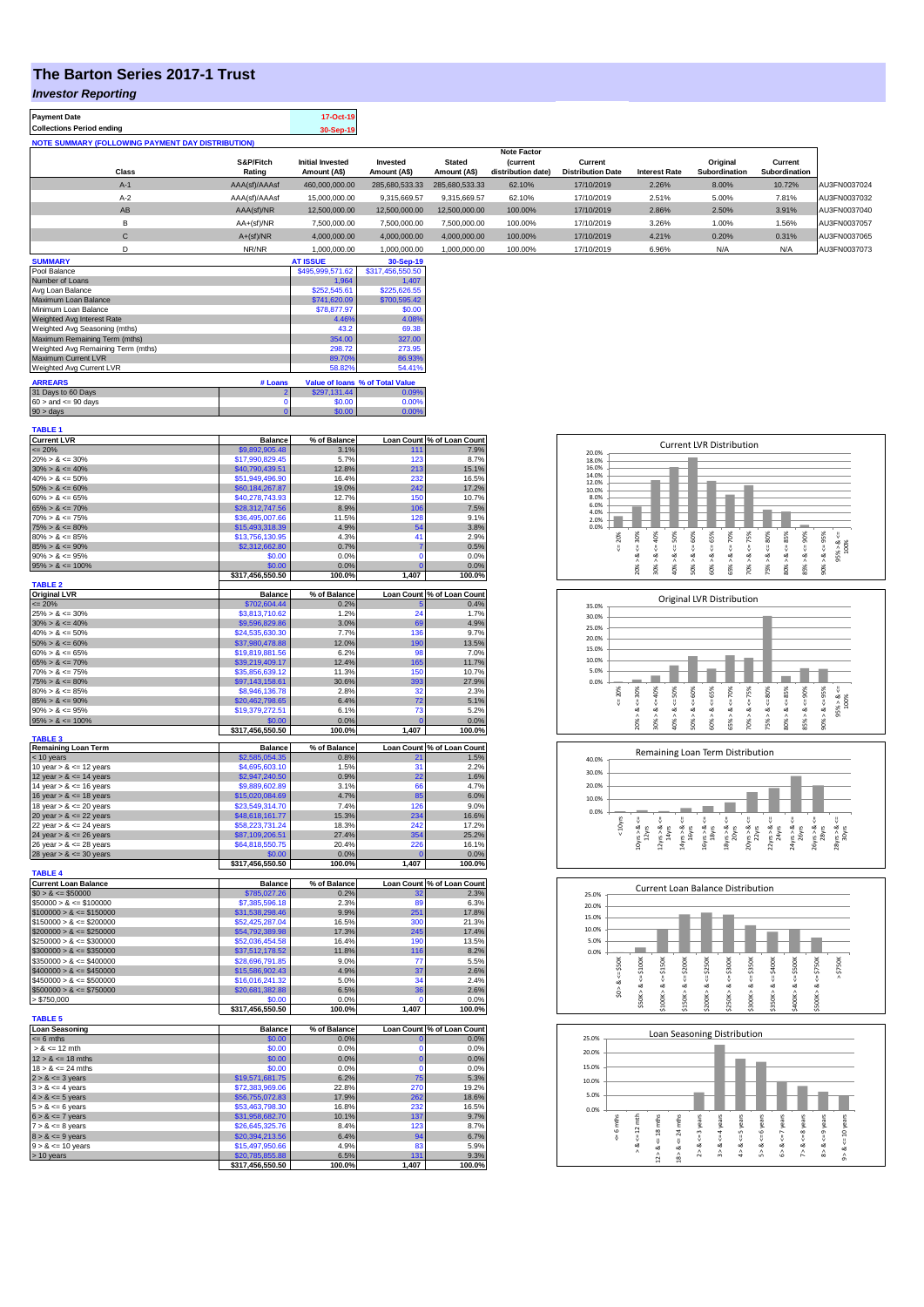# **The Barton Series 2017-1 Trust**

## *Investor Reporting*

| <b>Payment Date</b>                                 |                      | 17-Oct-19             |                |                            |
|-----------------------------------------------------|----------------------|-----------------------|----------------|----------------------------|
| <b>Collections Period ending</b>                    |                      |                       |                |                            |
|                                                     |                      | 30-Sep-19             |                |                            |
| <b>TABLE</b>                                        |                      |                       |                |                            |
| Postcode Concentration (top 10 by value)            | <b>Balance</b>       | % of Balance          |                | Loan Count % of Loan Count |
| 2650                                                | \$7,212,545.12       | 2.3%                  | 36             | 2.6%                       |
| 2905                                                | \$6,047,123.63       | 1.9%                  | 23             | 1.6%                       |
| 6210                                                | \$5,844,924.26       | 1.8%                  | 31             | 2.2%                       |
| 2615                                                | \$5,580,529.15       | 1.8%                  | 23             | 1.6%                       |
| 2914                                                | \$5,322,261.18       | 1.7%                  | 16             | 1.1%                       |
| 5108                                                | \$5,155,089,37       | 1.6%                  | 32             | 2.3%                       |
| 5109                                                | \$4,985,886.94       | 1.6%                  | 27             | 1.9%                       |
| 2602                                                | \$4,881,783.21       | 1.5%                  | 10             | 1.4%                       |
| 2617                                                | \$4,563,169.80       | 1.4%                  | 16             | 1.1%                       |
|                                                     |                      |                       |                |                            |
| 6208                                                | \$4,233,706.27       | 1.3%                  | 15             | 1.1%                       |
| <b>TABLE 7</b>                                      |                      |                       |                |                            |
| <b>Geographic Distribution</b>                      |                      |                       |                | Loan Count % of Loan Count |
| <b>Australian Capital Territory</b>                 | <b>Balance</b>       | % of Balance<br>17.2% | 215            | 15.3%                      |
|                                                     | \$54,544,383.57      |                       |                |                            |
| New South Wales                                     | \$51,381,949.67      | 16.2%                 | 219            | 15.6%                      |
| <b>Northern Territory</b>                           | \$935,051.60         | 0.3%                  |                | 0.3%                       |
| Queensland                                          | \$10,057,588.20      | 3.2%                  | 40             | 2.8%                       |
| South Australia                                     | \$128,408,175.58     | 40.4%                 | 648            | 46.1%                      |
| Tasmania                                            | \$585,240.42         | 0.2%                  | $\overline{2}$ | 0.1%                       |
| Victoria                                            | \$7,979,445.59       | 2.5%                  | 31             | 2.2%                       |
| Western Australia                                   | \$63,564,715,87      | 20.0%                 | 248            | 17.6%                      |
|                                                     | \$317,456,550.50     | 100.0%                | 1,407          | 100.0%                     |
| <b>TABLE 8</b>                                      |                      |                       |                |                            |
| Metro/Non-Metro/Inner-City                          | <b>Balance</b>       | % of Balance          |                | Loan Count % of Loan Count |
| Metro                                               | \$249,606,646.03     | 78.6%                 | 1094           | 77.8%                      |
| Non-metro                                           | \$66,982,433.71      | 21.1%                 | 309            | 22.0%                      |
|                                                     |                      |                       |                |                            |
| Inner city                                          | \$867,470.76         | 0.3%                  |                | 0.3%                       |
|                                                     | \$317,456,550.50     | 100.0%                | 1,407          | 100.0%                     |
| TABLE <sub>9</sub>                                  |                      |                       |                |                            |
| <b>Property Type</b>                                | <b>Balance</b>       | % of Balance          |                | Loan Count % of Loan Count |
| <b>Residential House</b>                            | \$290,226,044.79     | 91.4%                 | 1275           | 90.6%                      |
| Residential Unit                                    | \$24,658,559.97      | 7.8%                  | 121            | 8.6%                       |
| Rural                                               | \$179,907.94         | 0.1%                  | 1              | 0.1%                       |
| Semi-Rural                                          | \$0.00               | 0.0%                  | 0              | 0.0%                       |
| <b>High Density</b>                                 | \$2,392,037.80       | 0.8%                  | 10             | 0.7%                       |
|                                                     | \$317,456,550.50     | 100.0%                | 1,407          | 100.0%                     |
| TABLE 10                                            |                      |                       |                |                            |
| <b>Occupancy Type</b>                               | Balance              | % of Balance          |                | Loan Count % of Loan Count |
| Owner Occupied                                      | \$259,030,887.11     | 81.6%                 | 1136           | 80.7%                      |
| Investment                                          | \$58,425,663,39      | 18.4%                 | 271            | 19.3%                      |
|                                                     |                      |                       |                |                            |
| TABLE <sub>11</sub>                                 | \$317,456,550.50     | 100.0%                | 1,407          | 100.0%                     |
|                                                     |                      |                       |                |                            |
| <b>Employment Type Distribution</b>                 | Balance              | % of Balance          |                | Loan Count % of Loan Count |
| Contractor                                          | \$6,948,119.28       | 2.2%                  | 32             | 2.3%                       |
| Pay-as-you-earn employee (casual)                   | \$13,109,910.49      | 4.1%                  | 65             | 4.6%                       |
| Pay-as-you-earn employee (full time)                | \$243,381,372.94     | 76.7%                 |                | 74.1%                      |
| Pay-as-you-earn employee (part time)                |                      |                       | 1042           |                            |
|                                                     | \$23,391,924.42      | 7.4%                  | 115            | 8.2%                       |
|                                                     |                      |                       |                |                            |
| Self employed                                       | \$13,434,865.80      | 4.2%                  | 62             | 4.4%                       |
| No data                                             | \$17,190,357.57      | 5.4%                  | 91             | 6.5%                       |
| Director                                            | \$0.00               | 0.0%                  |                | 0.0%                       |
|                                                     | \$317,456,550.50     | 100.0%                | 1,407          | 100.0%                     |
| <b>TABLE 12</b>                                     |                      |                       |                |                            |
| <b>LMI Provider</b>                                 | <b>Balance</b>       | % of Balance          |                | Loan Count % of Loan Count |
| OBE                                                 | \$291.958.565.76     | 92.0%                 | 1314           | 93.4%                      |
| Genworth                                            | \$25,497,984.74      | 8.0%                  | q.             | 6.6%                       |
|                                                     | \$317,456,550.50     | 100.0%                | 1,407          | 100.0%                     |
| TABLE 13                                            |                      |                       |                |                            |
| <b>Arrears</b>                                      | <b>Balance</b>       | % of Balance          |                | Loan Count % of Loan Count |
| <= 0 days                                           | \$310,192,334.53     | 97.7%                 | 1379           | 98.0%                      |
| $0 >$ and $\leq$ 30 days                            | \$6,967,084.53       | 2.2%                  | 26             | 1.8%                       |
| $30$ > and <= 60 days                               | \$297,131.44         | 0.1%                  | $\overline{2}$ | 0.1%                       |
| $60 >$ and $\leq 90$ days                           | \$0.00               | 0.0%                  | $\Omega$       | 0.0%                       |
| 90 > days                                           | \$0.00               | 0.0%                  |                | 0.0%                       |
|                                                     | \$317,456,550.50     | 100.0%                | 1,407          |                            |
| TABLE <sub>14</sub>                                 |                      |                       |                | 100.0%                     |
|                                                     |                      |                       |                |                            |
| <b>Interest Rate Type</b>                           | <b>Balance</b>       | % of Balance          |                | Loan Count % of Loan Count |
| Variable                                            | \$260,844,879.03     | 82.2%                 | 1163           | 82.7%                      |
| Fixed                                               | \$56,611,671.47      | 17.8%                 | 244            | 17.3%                      |
|                                                     | \$317,456,550.50     | 100.0%                | 1,407          | 100.0%                     |
| TABLE <sub>15</sub>                                 |                      |                       |                |                            |
| <b>Weighted Ave Interest Rate</b>                   | Balance              | <b>Loan Count</b>     |                |                            |
| <b>Fixed Interest Rate</b>                          | 4.28%                | 244                   |                |                            |
|                                                     |                      |                       |                |                            |
| TABLE 16                                            |                      |                       |                |                            |
| Foreclosure, Claims and Losses (cumulative)         | <b>Balance</b>       | <b>Loan Count</b>     |                |                            |
| Properties foreclosed                               | \$73,685,93          |                       |                |                            |
| Claims submitted to mortgage insurers               | \$70,056,08          | 1                     |                |                            |
| Claims paid by mortgage insurers                    | \$70,056.08          | 1                     |                |                            |
| loss covered by excess spread<br>Amount charged off | \$3,629.85<br>\$0.00 | 1<br>$\Omega$         |                |                            |

Please note: Stratified data excludes loans where the collateral has been sold and there is an LMI claim pending.